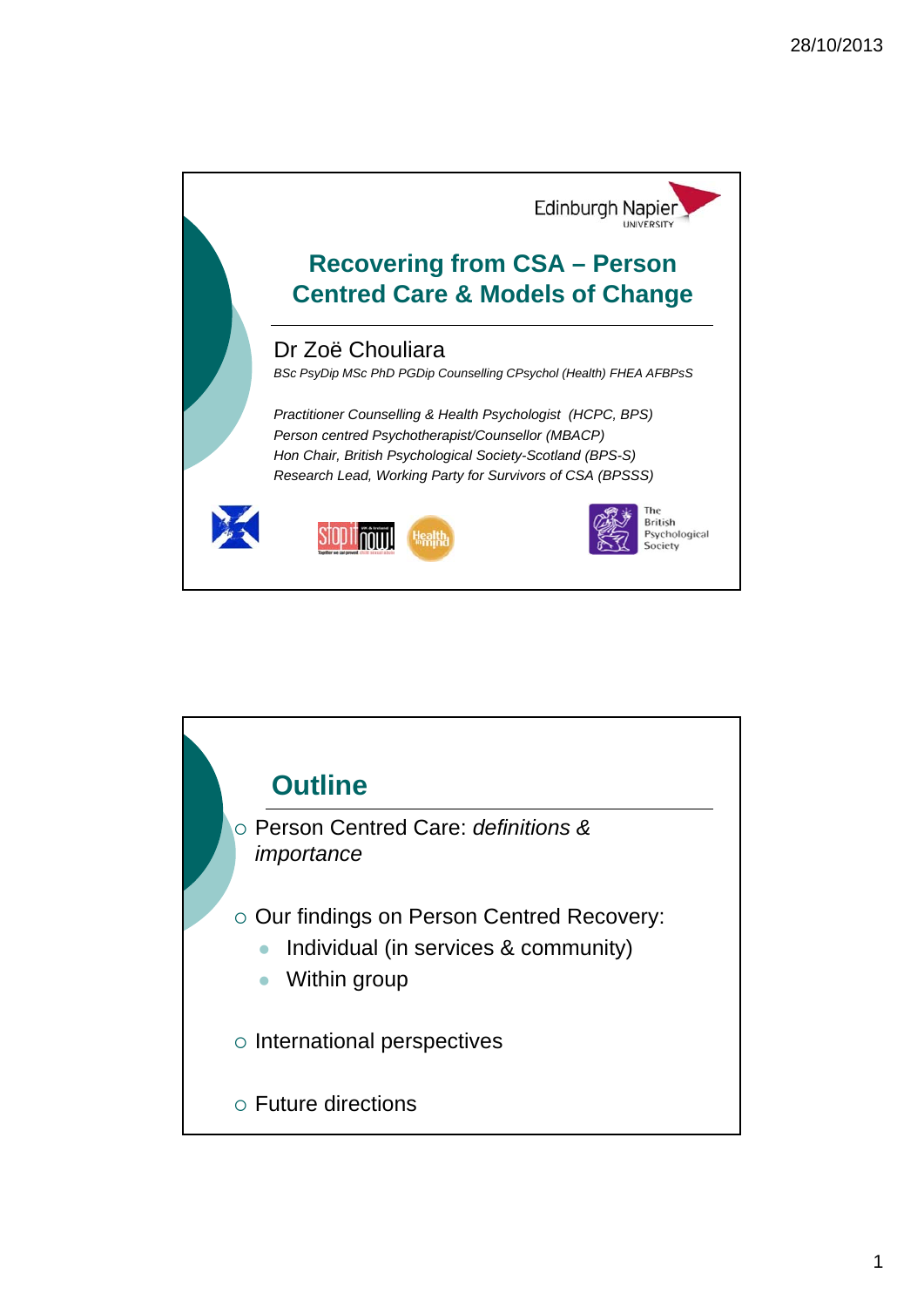

- $\circ$  Generic Components of PCC:
	- **Trust**
	- **Compassion**
	- **Dignity**
	- **Involvement** in decision making
- Basic Premise: **People can continue recovering and are able to live fulfilling lives, when provided with the necessary conditions**

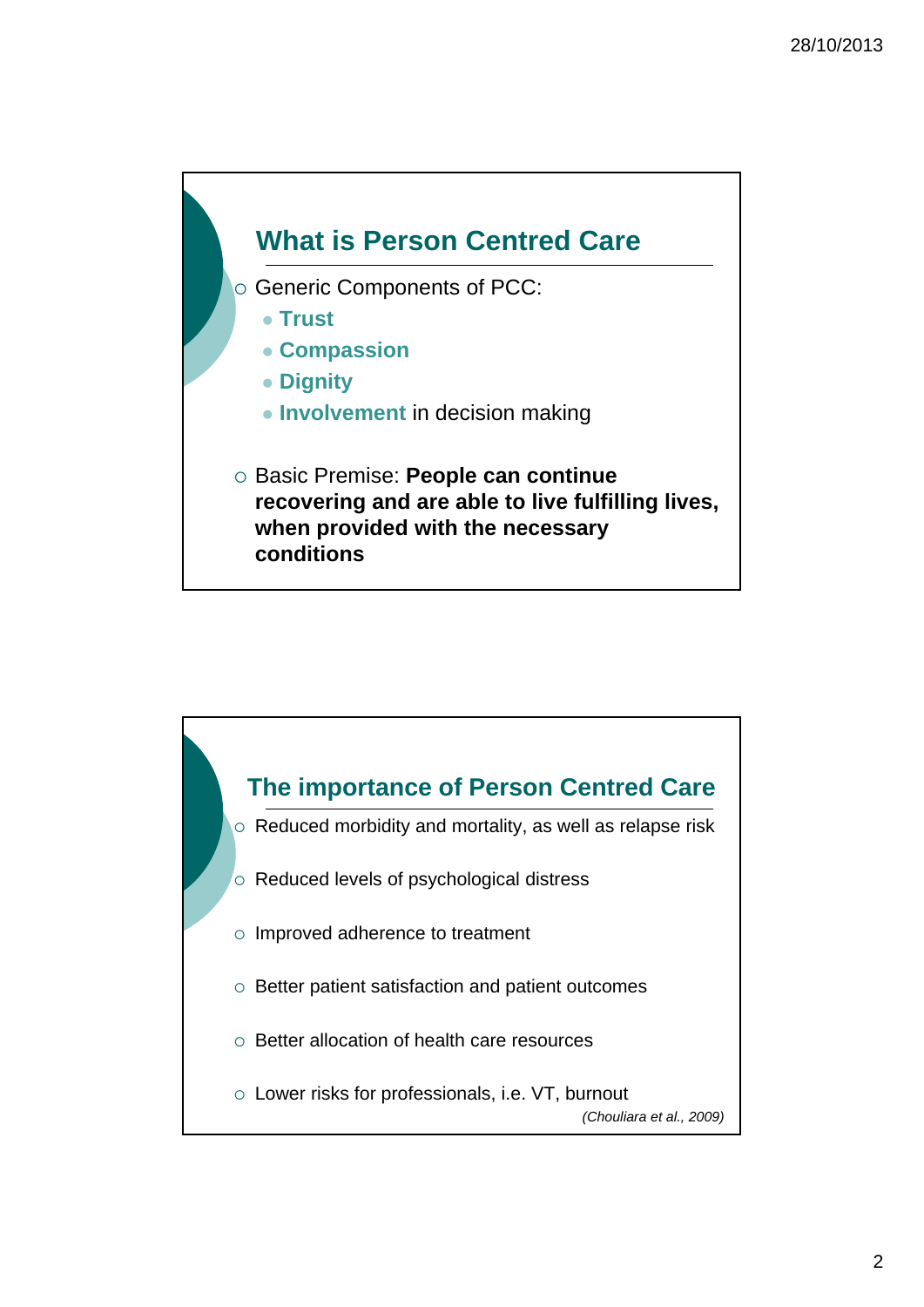

 An IPA study of 13 survivors and 31 professionals in Scotland - Experiences of services and care

### $\circ$  Survivors said they valued:

- **A trusting professional relationship**
- **Continuity & consistency**
- **Trauma informed/trauma sensitive**
- **Availability & accessibility**
- **Flexible / Respective of individual needs**

*…In order to manage their challenges*

(Chouliara et al., 2011; 2012)

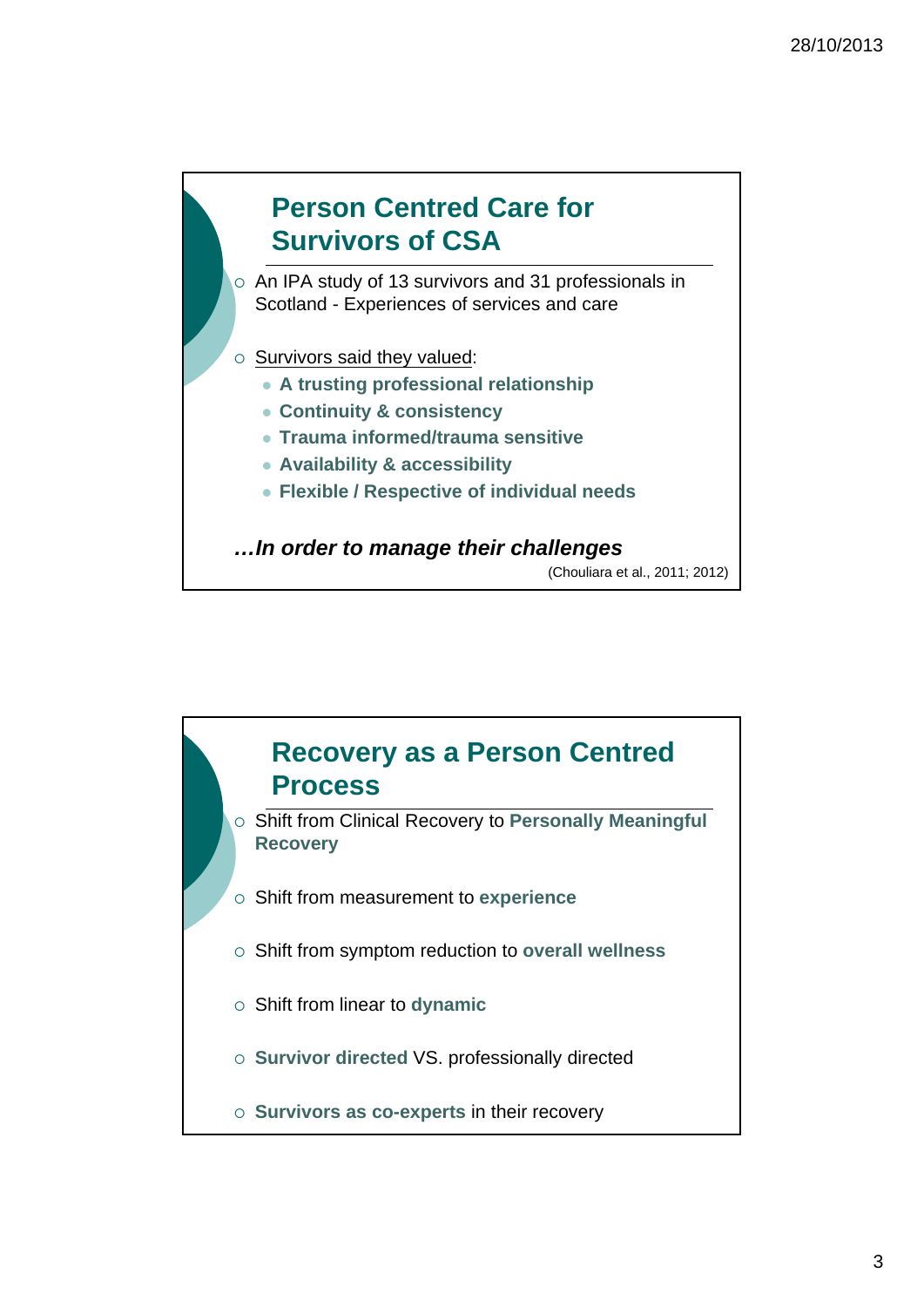## **Recovery from CSA**

 An IPA & critical incidence technique study/ individual interviews and focus groups with 22 survivors (in services & community) & 10 professionals in Scotland

#### Aims

- **Experiences of recovery**
- Development of a survivor-centred Self Help Booklet to aid recovery and therapy
- Development if the first Survivor-Centred Recovery Framework

#### $\circ$  Survivors defined recovery as:

- A **Process** with lots of ups and downs
- **Challenging & Life long**
- Dynamically interacting with **life events**
- Beginning with **Disclosure**

*(Chouliara et al., 2013)*

# **The Importance of A Survivor-Centred Recovery Framework** CSA as a Health/Public Health issue- *high prevalence*, *implications for services* o Lack of previous evidence on how people recover from CSA Standard enquiry about domestic abuse/CSA – *pilot in maternity and psychiatric services*  $\circ$  Higher VT risks in those working with sexual violence/abuse *(Chouliara et al., 2009)* Gaps in knowledge base – *training, supervision, consultative support (Chouliara et al., 2011)*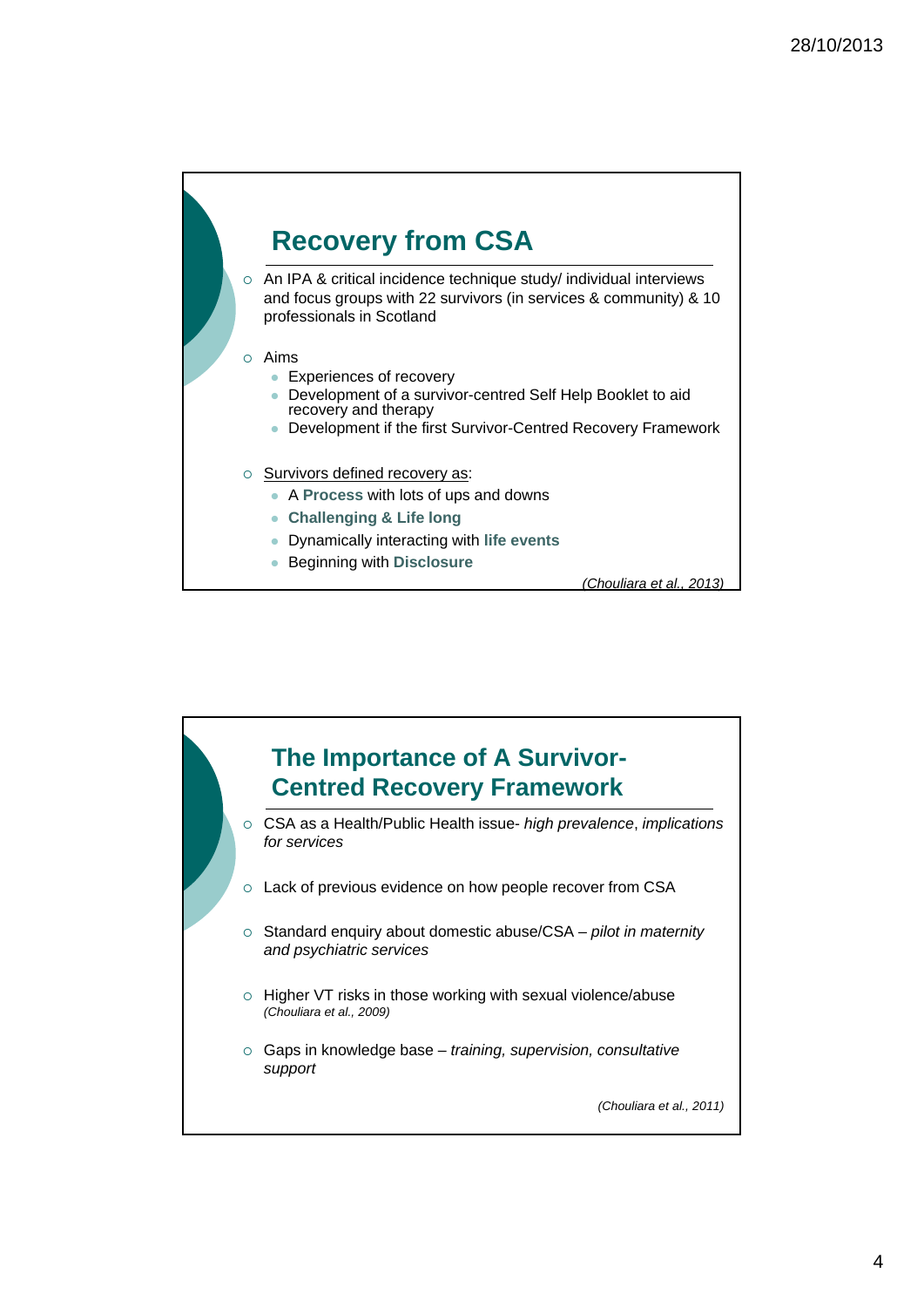

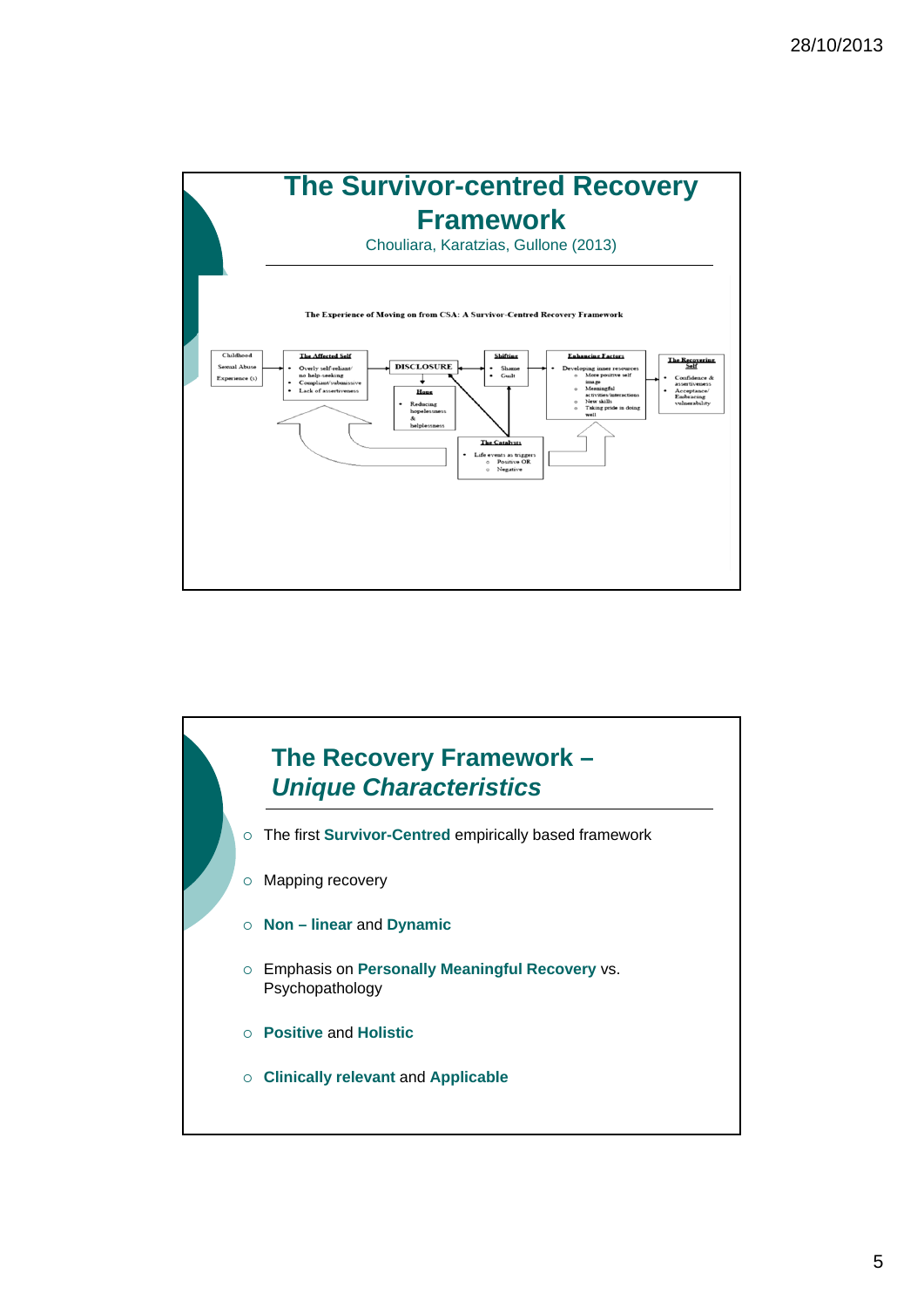

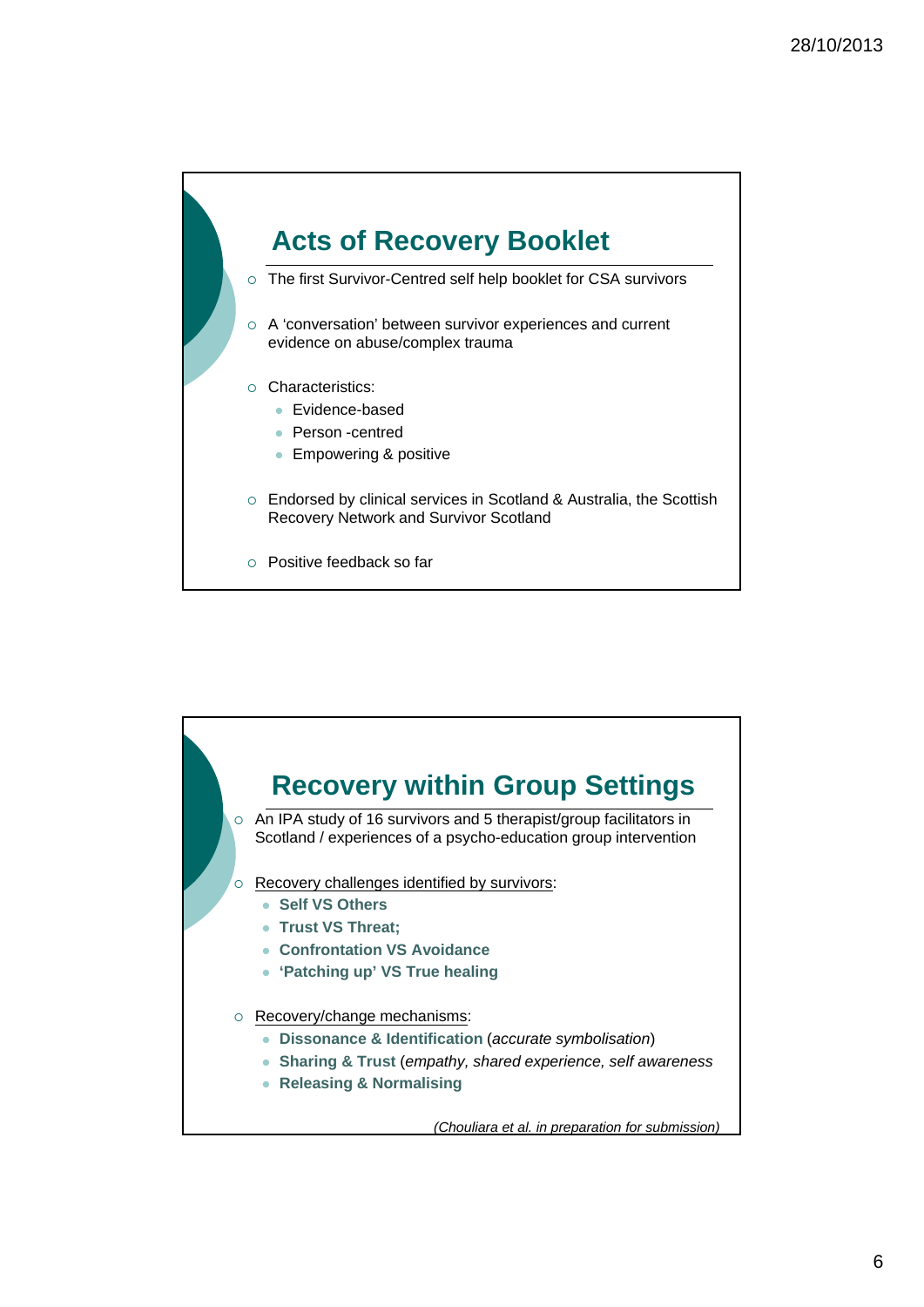

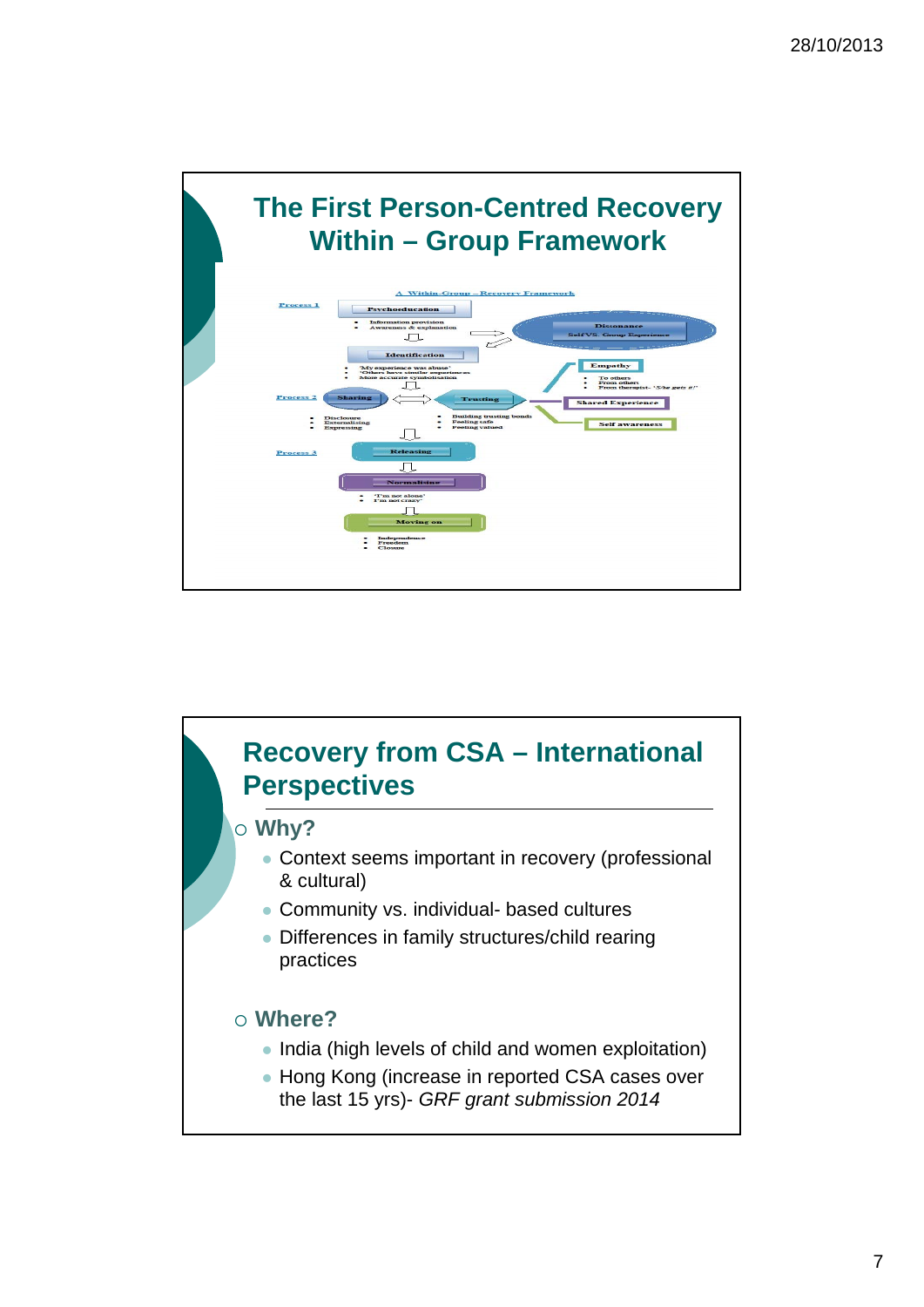

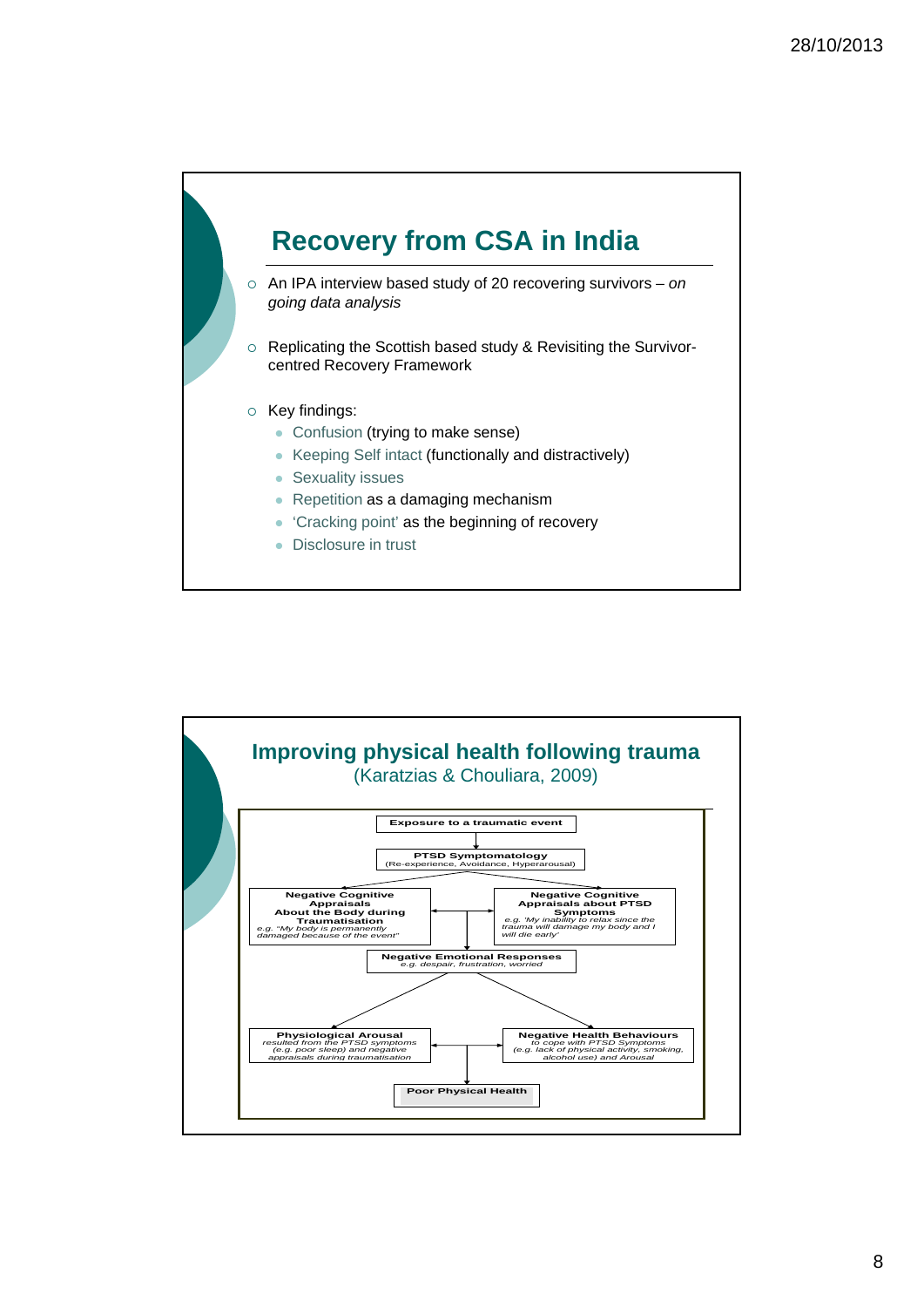

We have shown

- How people are affected and how they recover psychologically
- How the emotional system *'up-loads'* and how it *'off-loads'* and *'reboots'*
- *How* **and** *Why* **Relational factors act as catalysts of change**
- We are proposing a new Person-Centred condition, which is the catalyst and missing link in the Recovery Process:

### **TRUST**

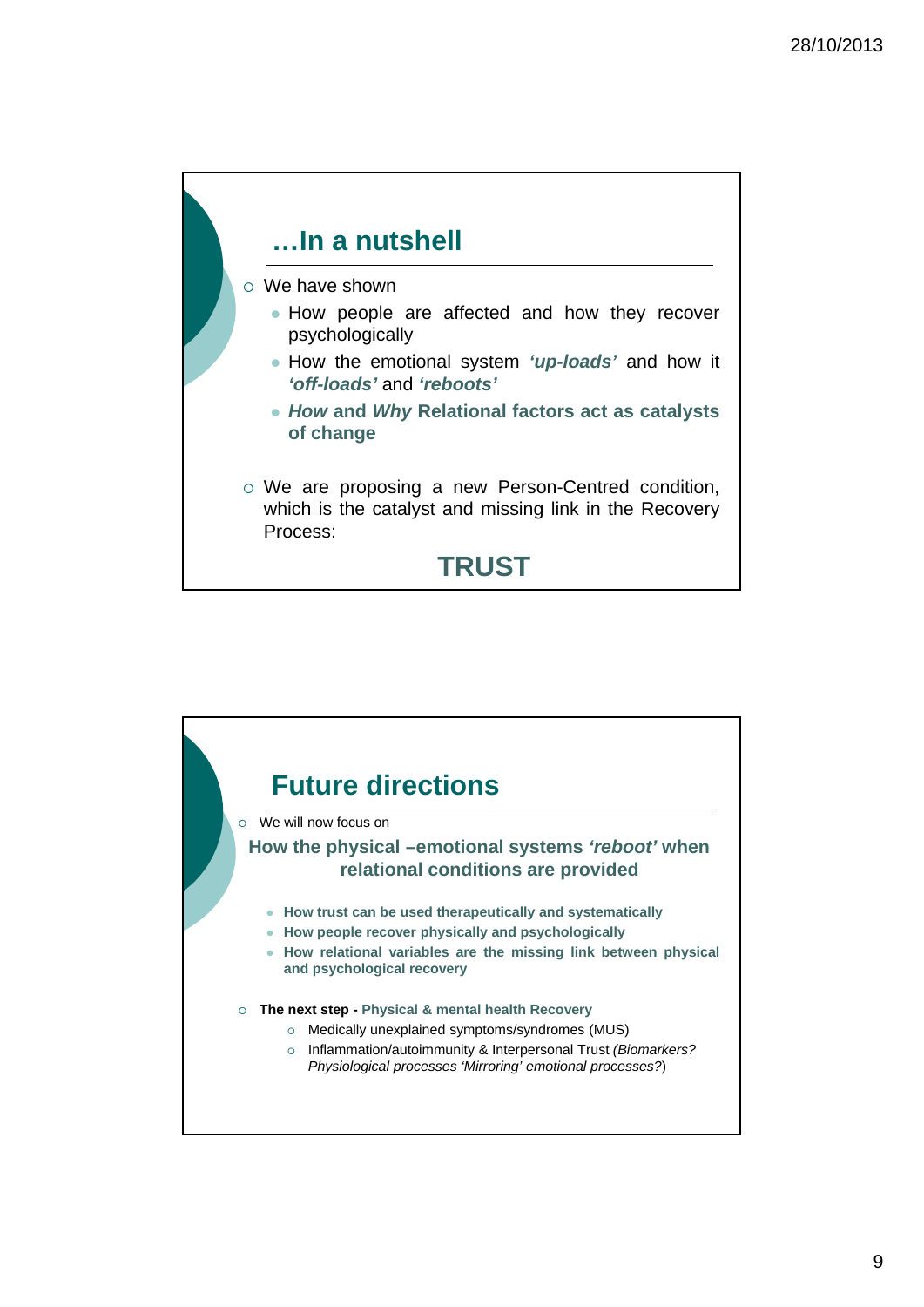## **…As a final word**

What we are proposing demands shifts in

- Clinical practice
- Training of professionals
- Supervision/consultative support
- Service delivery
- Community attitudes
- o But can potentially revolutionise recovery from human distress